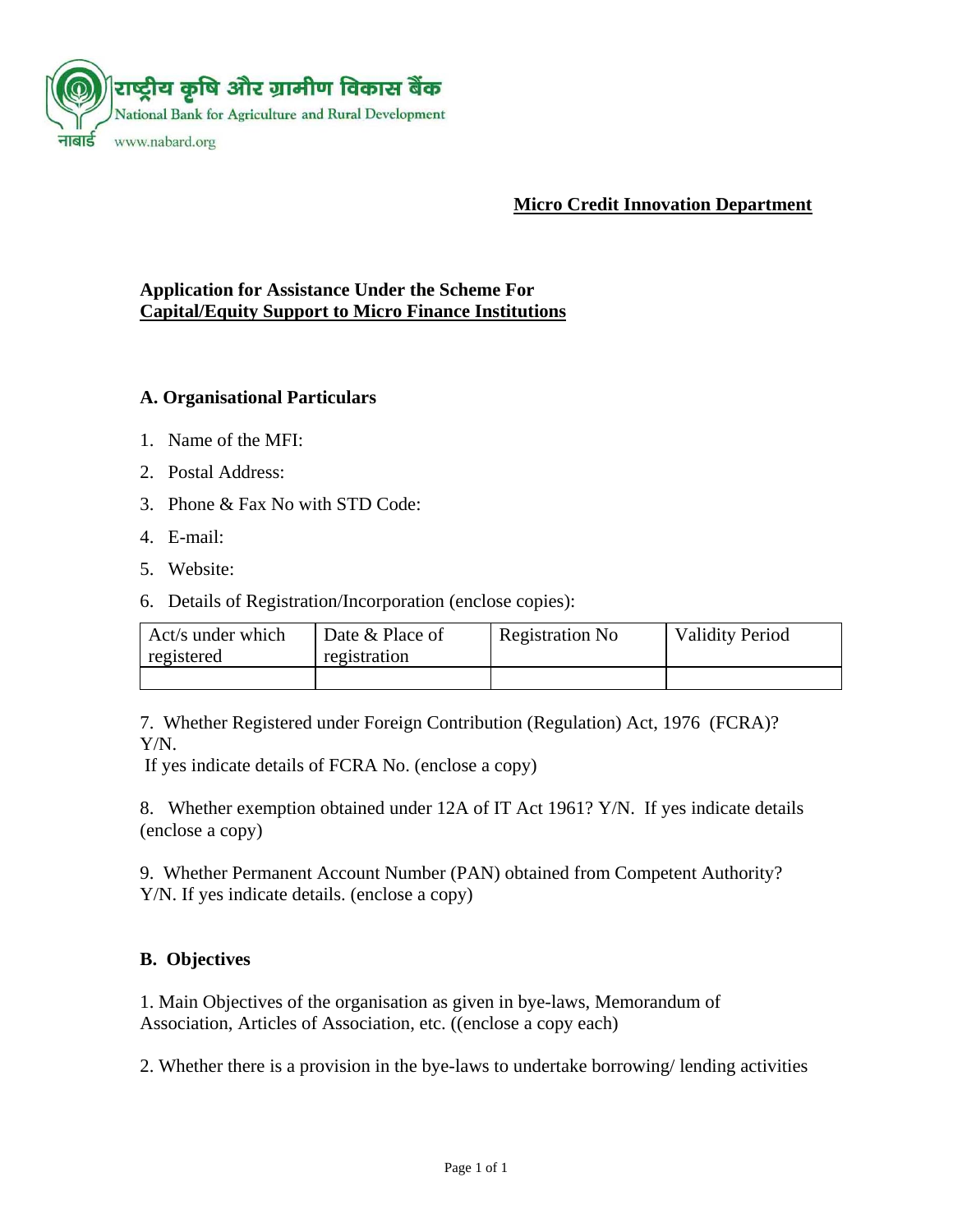

# **C. Management**

## 1 Composition of Governing Body/ Board of Trustees/ Board of Directors

| Name | Designation | Address | Occupation | Educational<br>qualifications<br>and<br>experience | Details of<br>association<br>with any other<br>institution |
|------|-------------|---------|------------|----------------------------------------------------|------------------------------------------------------------|
|      |             |         |            |                                                    |                                                            |

#### 2.Details of meetings held in last two years

| Year | No. of meetings held | Average attendance |
|------|----------------------|--------------------|
|      |                      |                    |
|      |                      |                    |

## 3.Profile of Chief Executive Officer:

| Name | Designation | ons | Qualificati   Experience | Date of<br>appointment | Details of<br>association with<br>any other<br>institution |
|------|-------------|-----|--------------------------|------------------------|------------------------------------------------------------|
|      |             |     |                          |                        |                                                            |

## **D**. **Staffing pattern**

- 1. Please give details of organisational structure :
- 2. Staff details (give for last two years)

| Year | <b>Office Staff</b><br>(No) | <b>Supervisory Staff</b><br>(N <sub>0</sub> ) | <b>Field Staff</b><br>'No. | <b>Total Staff</b><br>(No) |
|------|-----------------------------|-----------------------------------------------|----------------------------|----------------------------|
|      |                             |                                               |                            |                            |
|      |                             |                                               |                            |                            |

3. Indicate the details of staff trained in micro finance during the last two years :

#### **E**. **Details of infrastructure available:**

| Type of infrastructure Description | Whether created       | If yes, source of grant |
|------------------------------------|-----------------------|-------------------------|
|                                    | through grant support |                         |
|                                    |                       |                         |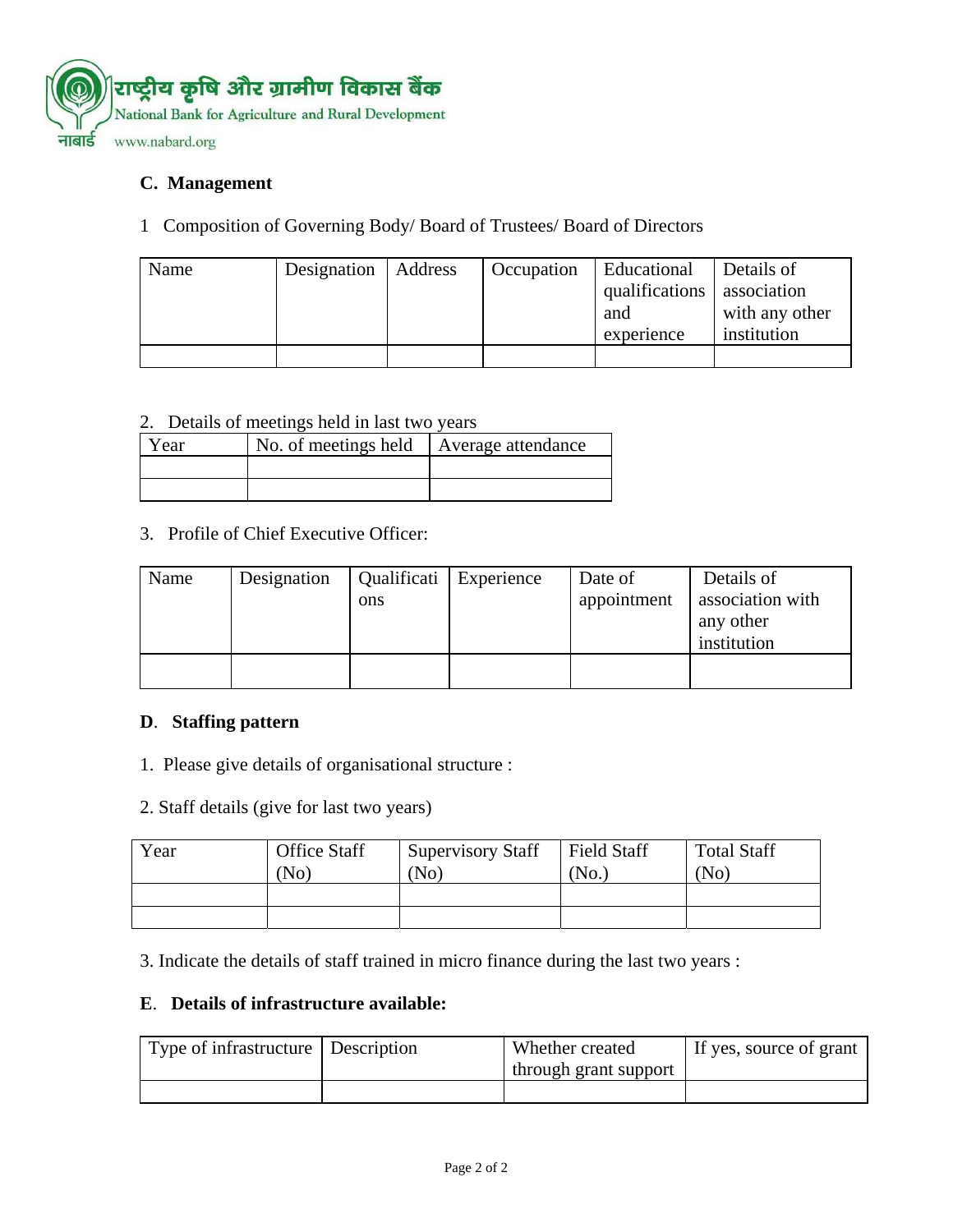

## **F. Branch Network:**

- 1. Area of Operation
- 2. Details of branch network

#### **G. Microfinance Operations**

(Enclose annual reports and audited accounts together with schedules for the last two years**)** 

1. Whether savings services offered to the clients? Yes/No. If no, how the clients are meeting their savings need **-** 

- 2. Indicate the lending methodology
- Self Help Group Grameen group - Individual lending - Others (specify)  $-$

3. Details of lending products:

| Purpose | Loan<br>Amount | Rate of<br>Interest per<br>annum | Flat rate or<br>Reducing<br>balance<br>method | Repayment<br>period | No. of<br>Instalments |
|---------|----------------|----------------------------------|-----------------------------------------------|---------------------|-----------------------|
|         |                |                                  |                                               |                     |                       |

4. Indicate item-wise details of non-interest service charges levied on the clients:

5. Loan outreach achieved: (give details for last two years)

| Year | Loan disbursed   No. of clients | Loan<br>Outstanding | No.Of clients |
|------|---------------------------------|---------------------|---------------|
|      |                                 |                     |               |
|      |                                 |                     |               |